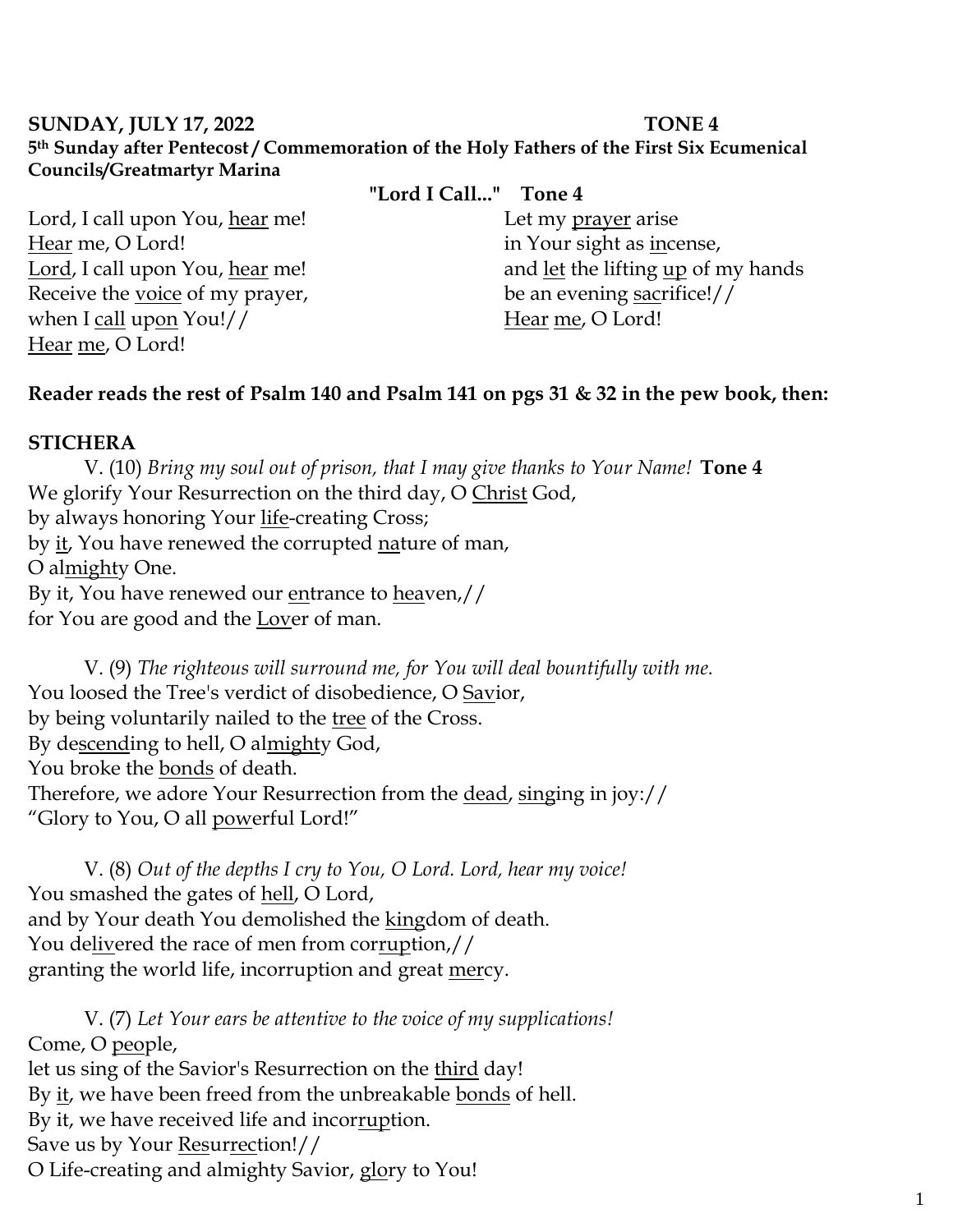V. (6) *If You, O Lord, should mark iniquities, Lord, who could stand? But there is forgiveness with You.* **Tone 6** *(for the Fathers) (Despairing for her life)* Ineffable and unbounded Word,

The Lover of Mankind, who became incarnate for our sake:

The solemn assembly of the wise fathers proclaimed You to be perfect God and perfect man,

Two in nature, action and will, while one in person.

Therefore, knowing You as one God with the Father and the Spirit,//

We bless them, as we worship You in faith!

V. (5) *For Your Name's sake I wait for You, O Lord. My soul has waited for Your word; my soul has hoped on the Lord.* 

Glorified ones, you indeed re<u>fu</u>ted Pyrrhus, Sergius, Honorius, Ephtechis, Dioscorus and Nestor, Saving the flock of Christ from straying to either side By proclaiming Christ to be two in nature and one in person, Manifest in His action alone. Therefore we worship Him with the Father and the Spirit As perfect God and perfect man,// While we honor you with glory.

V. (4) *From the morning watch until night, from the morning watch, let Israel hope on the Lord!*  The divinely-protected, blessed fathers assembled And wisely declared That the divine act of Him Who humbled Himself in our flesh Is uncreated with His divine will, While His human action and will are created, Avoiding the confusion of His nature or the division of His person. We the faithful honor them with our yearly feasts,// Giving glory to Christ who Glorified them!

*v. (3) For with the Lord there is mercy and with Him is plenteous redemption, and He will deliver Israel from all his iniquities.* **Tone 8** *(Greatmartyr Marina)* O wondrous marvel! The haughty brow and lofty vaunting of him who once said he would utterly blot out both the earth and the sea has been humbled down to the ground at an all-blameless and tender maiden's hands, who has defeated his cunning villainy. How mighty is the grace and the power of the Cross// which truly has supported with its strength all our infirmity.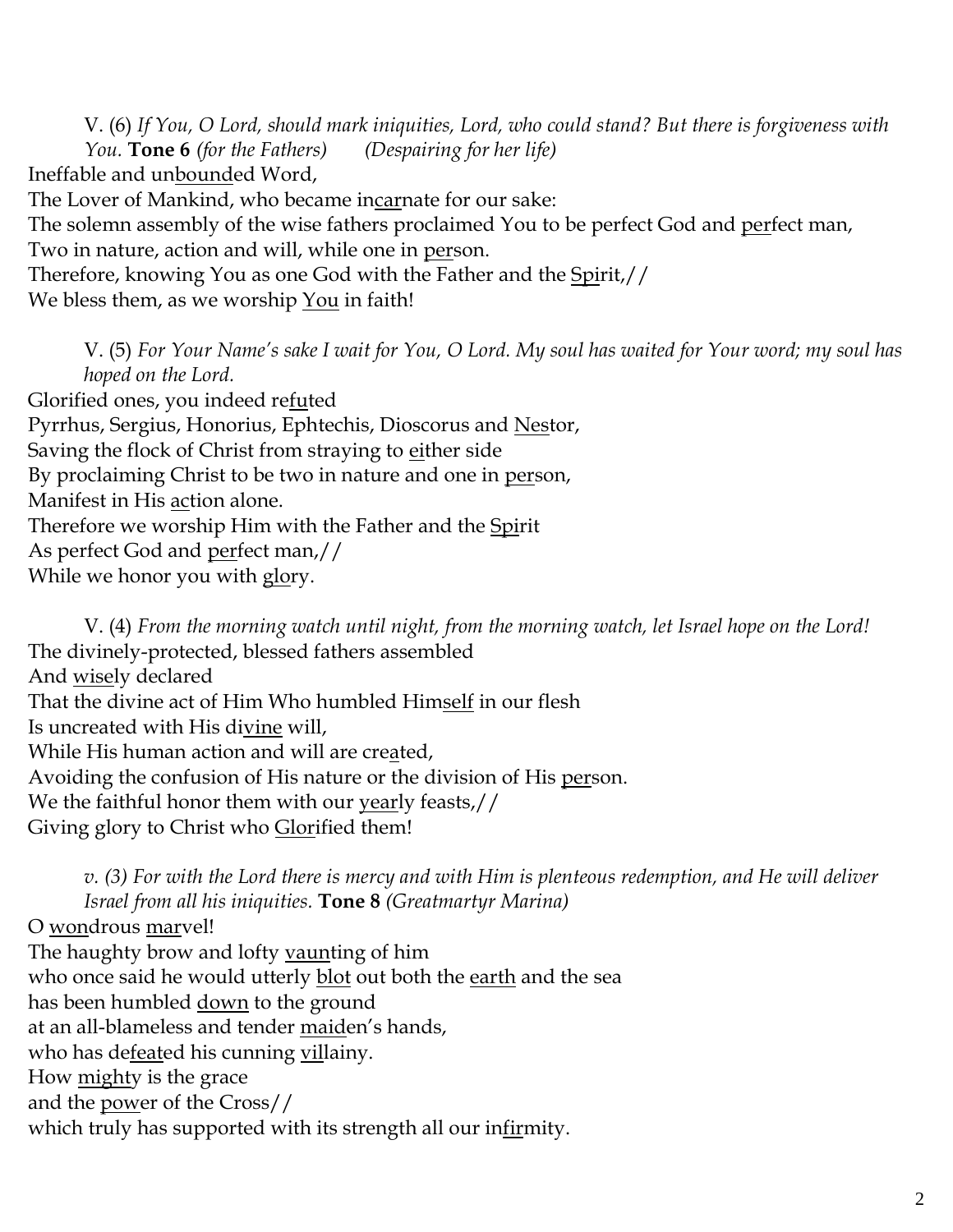*v. (2) Praise the Lord, all nations! Praise Him, all peoples!* Martyr Marina most glorious, since you worthily dwell in the heavenly mansions now with the virgins' companies and the armies of martyred Saints, save them that faithfully keep your memory and come in faith to your shelter and your care, as you entreat God, asking that complete forgiveness of our sins// and redemption and Great Mercy may be granted us.

*v. (1) For His mercy is abundant towards us; and the truth of the Lord endures for ever.*  Martyr Ma<u>ri</u>na most <u>laud</u>able, neither the torments of fire, nor enjoyment of pleasant things, nor the whole world's fairest gifts, nor the joy and delight of youth could separate you from your strong love of Christ, since you yearned to obtain the fathomless incomprehensible beauty of the holy Bridegroom of your soul,// which has been vouchsafed to you, O Saint divinely blest.

*Glory to the Father, and to the Son, and to the Holy Spirit;* **Tone 6** *(for the Fathers)* Today let us praise the mystical trumpets of the Spirit, the God-bearing Fathers, who stand in the midst of the Church, singing true theology, praising the changeless **Trinity!** They laid low the errors of Arius and upheld the Orthodox Faith.// They always entreat the Lord to have <u>mer</u>cy on our souls.

*now and ever, and unto ages of ages. Amen.* **Tone 4** *(Theotokion – Dogmatikon)* The Prophet David was a <u>fa</u>ther of the Lord through you, O Virgin. He foretold in songs the One Who worked wonder in you: "At Your right hand stood the Queen," Your Mother, the mediatrix of life, since God was freely born of her without a father. He wanted to renew His fallen image, made corrupt in passion, so He took the lost sheep upon His shoulder and brought it to His **Father**, joining it to the heavenly pow'rs.// Christ, Who has great and rich mercy, has saved the world, O Theotokos.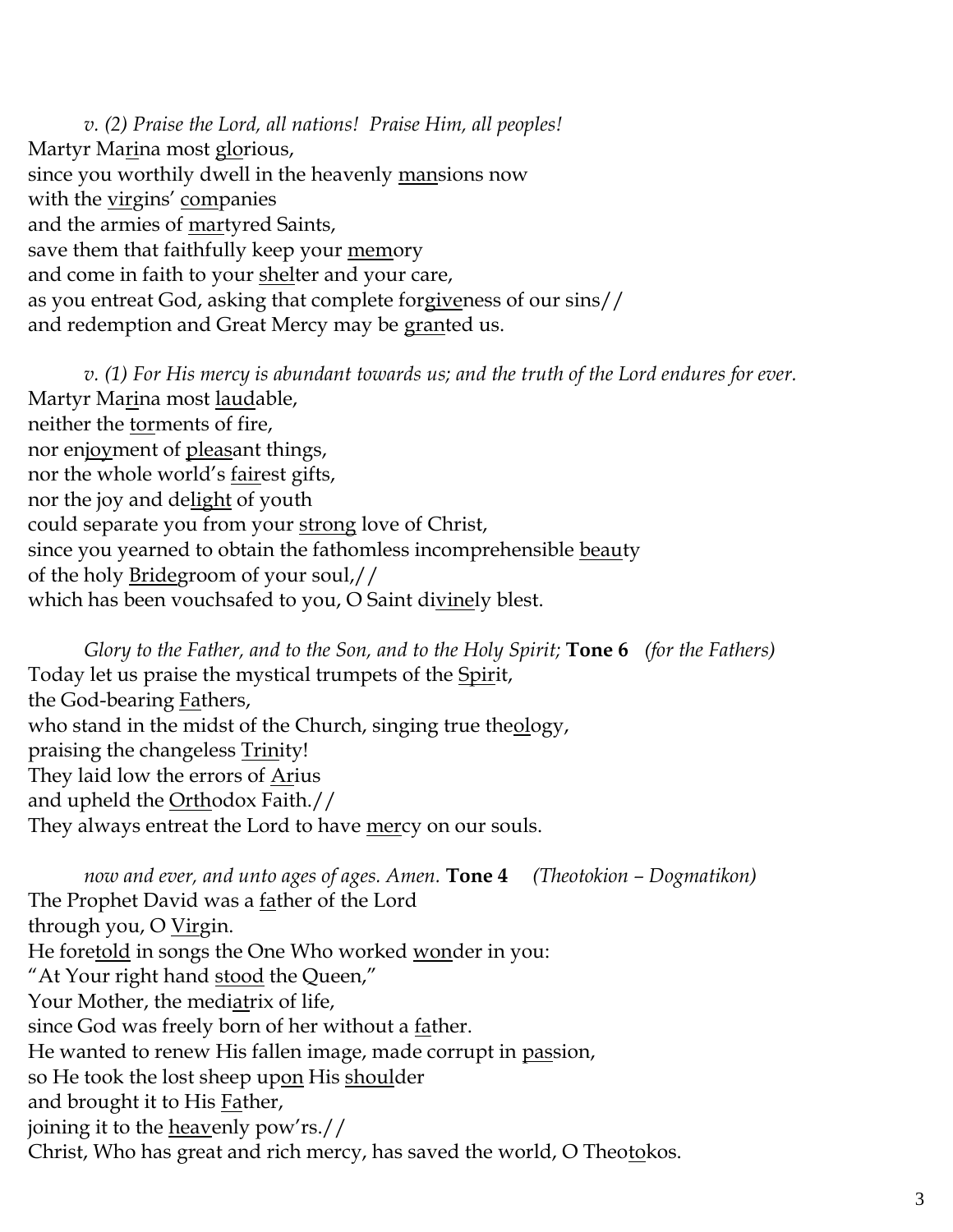### **SCRIPTURE READINGS The Reading is from Genesis. [14,14-20]**

Now when Abram heard that Lot his nephew had been taken captive, he numbered his own homeborn servants three hundred and eighteen, and pursued the enemy as far as Dan. And he fell upon them by night, he and his servants, and smote them and pursued them as far as Chobal, which is on the left of Damascus. And he brought back all the cavalry of Sodom, and he brought back Lot his nephew and all his goods and the women and the people. And the king of Sodom came out to meet him, after his return from the slaughter of Chodologomor and the kings with him, to the valley of Sabi; this was the plain of Kings. And Melchizedek, king of Salem, brought out bread and wine; he was Priest of the Most High. And he blessed Abram and said: Blessed is Abram by the most high God, who created the heaven and the earth. And blessed is the most high God, who has delivered your enemies into your hand.

## **The Reading is from Deuteronomy. [1,8-11 & 15-17b]**

Moses said to the sons of Israel: See, I have delivered the land before you; go in and inherit the land which I swore to your fathers, to Abraham and to Isaac and to Jacob, to give it to them and to their seed after them. And I spoke to you at that time saying: I alone shall not be able to bear you. The Lord your God has multiplied you, and behold, you are to-day as the stars of heaven in multitude. May the Lord the God of our fathers multiply you a thousand times more than you are, and bless you as he has spoken to you. And I took from you wise and understanding and prudent men, and I set them to rule over you, captains of thousands and hundreds and fifties and tens and recorders for your judges. And I commanded your judges at that time, saying: Hear cases between your brethren, and judge rightly between a man and his brother and the stranger who is with him. You shall not have respect to persons in judging. You shall hear the small as well as the great. You shall not shrink before any man's person; for the judgement is God's.

# **The Reading is from Deuteronomy. [10,14-18 & 20-21]**

Moses said to the sons of Israel: Behold the heaven and the highest heaven belong to the Lord your God, the earth and all that is in it. the Lord preferred your fathers, to love them: and he chose their seed after them, you above all nations, as it is at this day. So circumcise the hardness of your heart and stiffen your neck no longer. For the Lord your God is God of Gods and the Lord of Lords, the great God, mighty and awesome, who shows no partiality, who takes no bribe. He executes judgement for the stranger, the orphan and the widow; and loves the stranger, giving him food and clothing. You shall fear the Lord your God and serve him, and to him you shall hold fast, and take oaths in his name. He is your boast, he your God, who has done for you the great and wonderful things which your eyes have seen.

## **APOSTICHA**

**Tone 4** By ascending the Cross, O Lord, You have annulled our ancestral curse. By descending to hell, You have freed the eternal prisoners, granting incorruption to the <u>hu</u>man race.// Therefore in songs we glorify Your life-creating and saving Resurrection.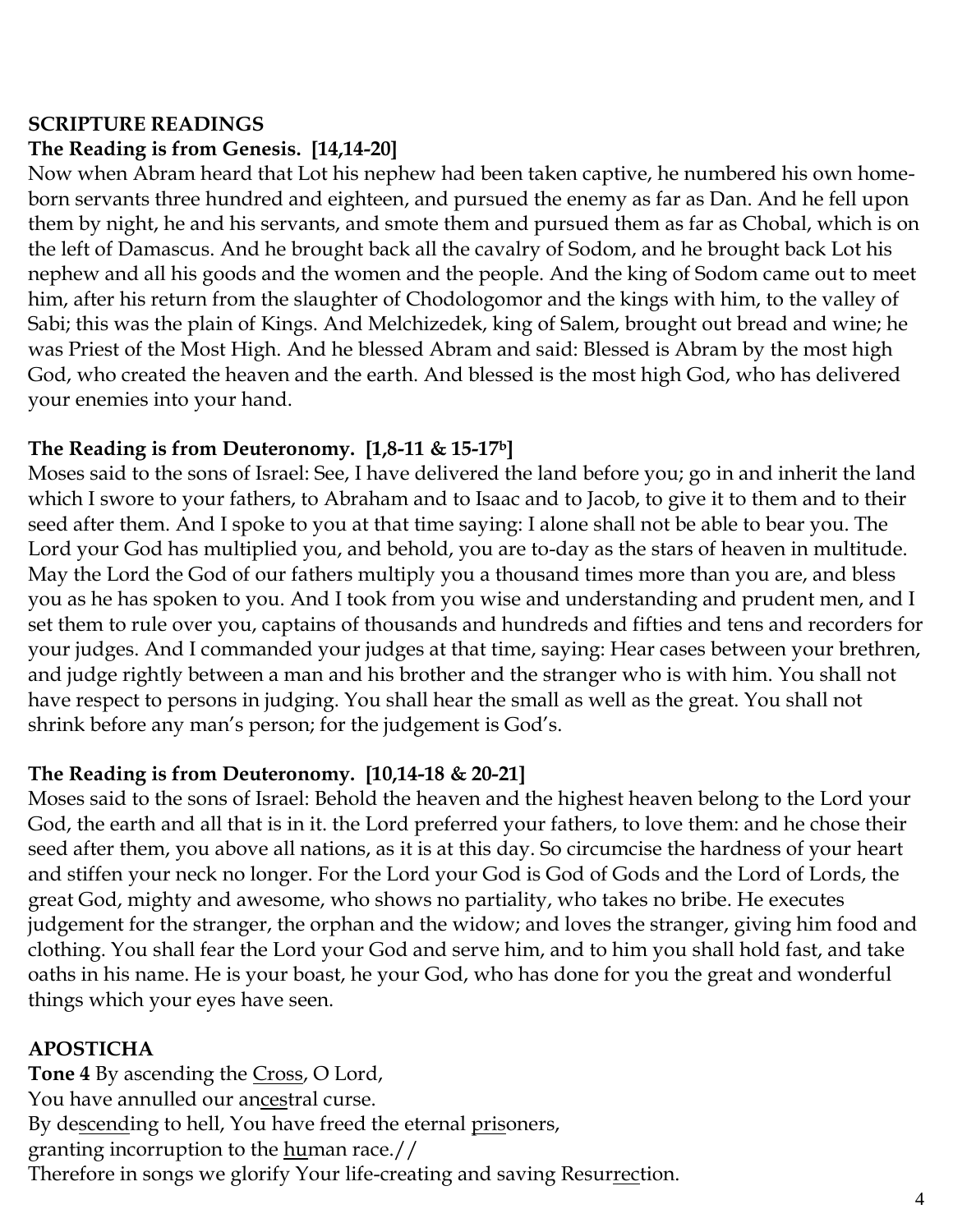V. *The Lord is King; He is robed in majesty!*  By hanging upon the tree, O only powerful Lord, You shook all of creation. By being <u>laid</u> in the tomb You have raised those who <u>dwelt</u> in the tombs, granting life and incorruption to the human race.// Therefore in songs we glorify Your rising on the third day.

V. *For He has established the world, so that it shall never be moved.* The lawless people, O Christ, handed You over to Pilate, condemned to be crucified, thus proving themselves ungrateful before their Benefactor. But voluntarily You endured burial, rising by Your own power on the third day as God,// granting us life everlasting and great <u>mer</u>cy.

V. *Holiness befits Your house, O Lord, forevermore!*  With tears the women reached Your tomb, searching for You, but not finding You. They wept with wailing and lamented: "Woe to us! Our Savior, King of all, how were You stolen? What place can hold Your life-bearing body?" An Angel replied to them: "Do not weep, but go and proclaim that the Lord is  $risen$ ,// granting us joy as the only compassionate One!"

*Glory to the Father, and to the Son, and to the Holy Spirit;* **Tone 6** *(for the Greatmartyr Marina)* At the right hand of the Savior stood the virgin and prizewinner and Martyr Marina, arrayed with the invincibility of the virtues, and adorned with the oil of purity and the blood of contest, holding her lamp and crying to Him with rejoicing: To the fragrance of Your myrrh have I run, O Christ God, for I am wounded with Your love: depart not from me, O Heavenly Bridegroom.// By her entreaties, send down upon us Your mercies, O Almighty Savior.